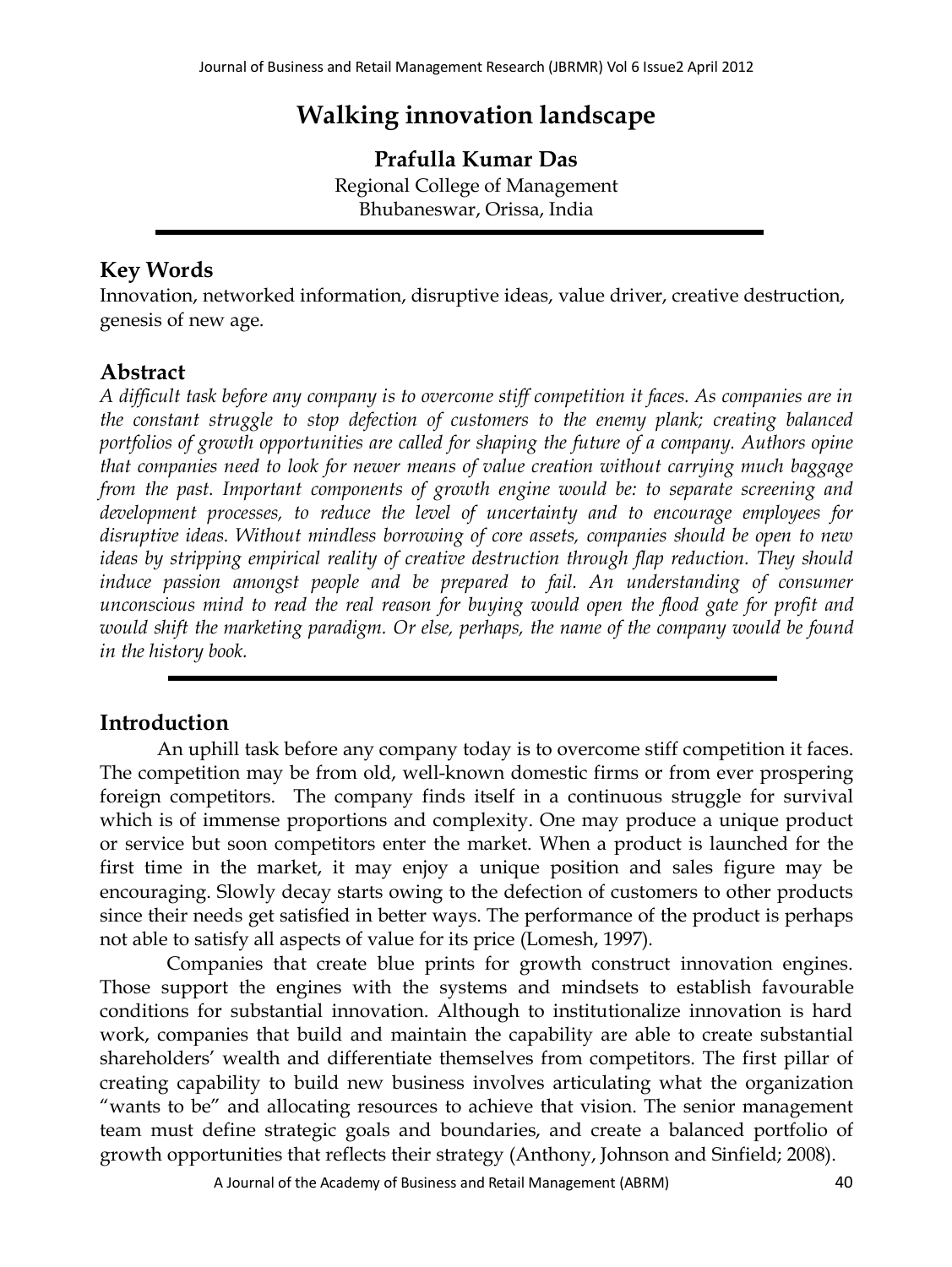#### **Changing face of change across industries**

 Changes that appear to be sudden have usually been taking shape for years. The outgrowths include: novel operational models, alternative realities for accomplishing work, and interacting with customers, the exaltation of collaborative technologies, and updated matrix for evaluating performance. Abrupt as these transformations may seem, they all sprout from uncertain seedlings. The editorial team of Harvard Business Review canvassed its cadre of expert authors, sought ideas from editors at HBR's international editions, from visitors to their website, and held brain storming session in partnership with World Economic Forum in Nepa, California, June, 2007. Some of the findings were:

- The peer to peer, or P2P, net works had thrown the media industry in turmoil by changing the flow of information from a one-to-many model to (with news paper publishers, Hollywood studios, and big music companies as sources) to a manyto-many model (with blogs, YouTube, and file sharing forums as venues). The ability of individuals to consume and create content – news, movies, and musicgreatly threatened traditional players.
- The lending of small sums to, and then within, social groups at the village level in poor economies, with members collectively guaranteeing the bank's loan (microfinance) would put the banking industry in turmoil when they would be powered with global digital network. The arbitrage enjoyed by the banks by lending at 15% and collecting deposit at 5% would be significantly strained.
- A great shock would likely fall upon the energy industry that would possibly make the electricity grid rudimentary. Here, again the consumer-producer would be the driving force. Installation of home-based solar or energy sources that would be the net power producers so that they could sell the surplus power to the grid. Energy production and distribution could ultimately shift from few key players to many participants. The real break-through would come when cars generate more electricity than they consume- not as outlandish as it sounds. Hybrid vehicles currently take the kinetic electricity generated by braking and use it to help fuel motion and prolong battery life. Kinetic and battery technologies could improve to the point where cars generate excess kinetic power from their motion to be stored back to the grid for micro-payments.

 Although the changes have been fuelled by technology, it is not the driver. The driver is information, or more appropriately, the speed in distribution and understanding of networked information. The tremendous acceleration in the flow of information became the genesis of the new age. We started to see the glimpses of power breaking through the global connectivity but we were yet to arrive. We are still carrying too much baggage from the past, and we have not harnessed the force of connected information availability in global scale. Following are some emerging trends that are likely to occur as the information age unfolds.

 The Information Age will radically change the structure of both private and public organizations as knowledge joins capital as a primary source of value.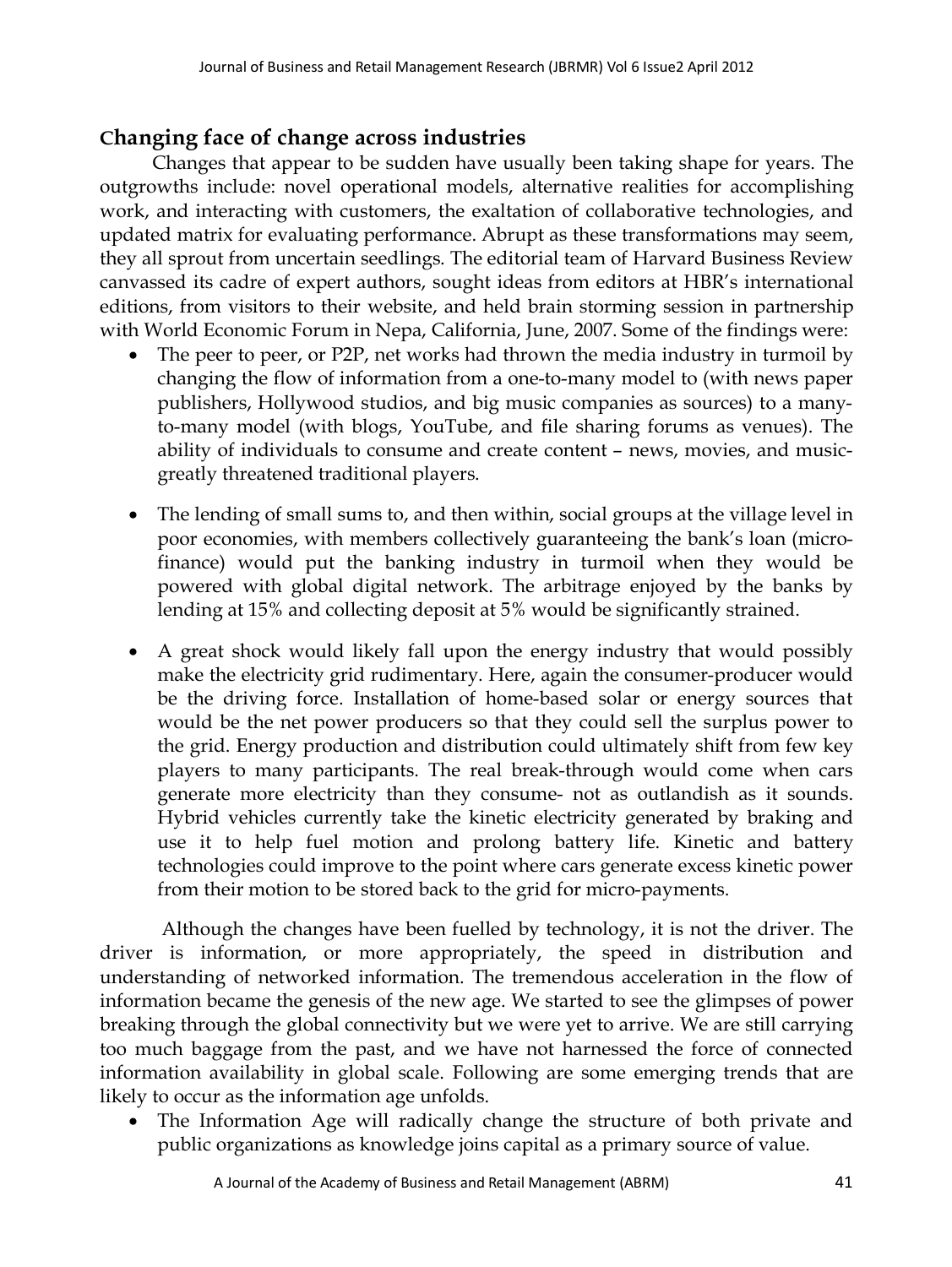- Individual and organizations will increasingly gain access to information and knowledge necessary to understand the measurement of value delivered in goods and services they need and desire. This information would be made available by the provider.
- As the level of information and knowledge increases, competitive factors will demand that organizations be more efficient and effective.
- Through greater understanding, the customer will become part of the value adding process and gain tremendous power. This power will place the customer more in a partnership role with providers so that parties are motivated to achieve high value addition.
- As the customer becomes more enlightened through the understanding of value creation, he will demand reforms of the basic institutions that either increase value or stifle it. The most powerful reform may be in political process itself and may demand a combined vision for the future.
- These trends combined with organizational and institutional resistance to change and the huge opportunities created, will lead to flourishing of entrepreneurs. Entrepreneurial associations and strategic partnerships may replace many large organizations and institutions in the delivery of value to the society.
- The strongest driver of value is education, which is the fuel of knowledge and creativity required in the Information Age. The focus on education will parallel a shift in fundamental values.
- As information becomes the primary centre of value in the global economy, tens of millions of employees will move from low value added jobs to higher value producing jobs. Great opportunity will be abundant, as unheralded value is created from information (Harris, 2003)

# **Institutionalizing innovation**

 In Innovator's Solution, author Clayton M. Christensen and Michael E. Raynor (2008) discussed how to institutionalize innovation. They argued that companies should begin planning for innovation well before they needed to by appointing a senior manager to oversee the resource allocation process, creating a team of "movers and shapers" and training employees to identify disruptive ideas. Ettenson emphasized that the best time to invest in a growth business was when the company seemingly did not need it. When core got sick, companies were under the guns to grow new business quickly. The pressure could precipitate a complex set of decisions- targeting large markets already populated with strong competitors or forcing a technology into a market before it was ready- that would stunt new growth efforts. Anthony, Johnson and Sinfield (2008) shared their long experience to emphasize that the two most important components of the creation of any growth engine were a separate screening and development process those focused on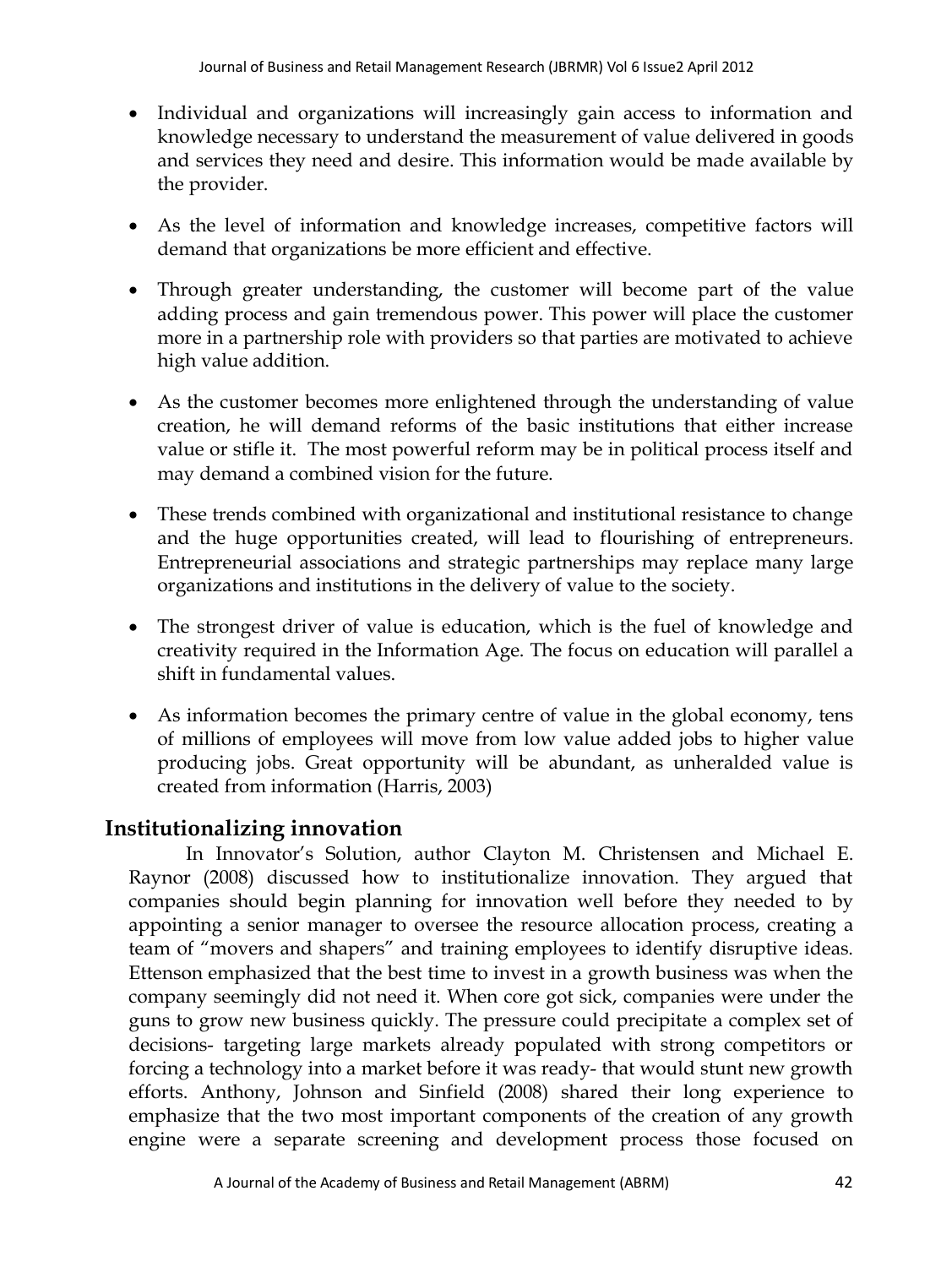reducing the level of uncertainty. An innovation structure managed by a new growth board that helped oversee highly uncertain projects. Unless these elements were in place, new ideas would tend to be modified to look like things the company had in the past, undermining company's ability to pursue highly differentiated new strategies.

 Vijay Govindarajan (2005), professor of international business at the Tuck School of Business at Dartmouth, advised against mindlessly "borrowing" core assets. Those assets would often carry wrong type of DNA which would limit the degree of freedom or would take the teams off their disruptive course. Although there was no one-size-fitsall way to structure for innovation, he recommended the following four different structures:

- Training units to help stimulate innovation
- Funding/over-site mechanisms to help shepherd innovation
- Incubator to help accumulate ideas, and
- Autonomous growth group to launch businesses.

 Business leaders are often skeptical about notion of defining strategic goals and boundaries, believing that that the strategy is already well defined and broadly known. But the experience of various authors explained that:

- Mismanagement reigns even organizations those go to great lengths to develop strategic plans
- It helps to start at the centre
- Boundaries can be liberating: letting chaos reign can unleash company's innovative energy (like in Japan, all sorts of disruptive and absurd ideas are also encouraged to come from any part/any person of the organization), and
- Managing a balance is critical.

Prof. Govindrajan offered a simple view of the innovation process. It is presented in figure 1.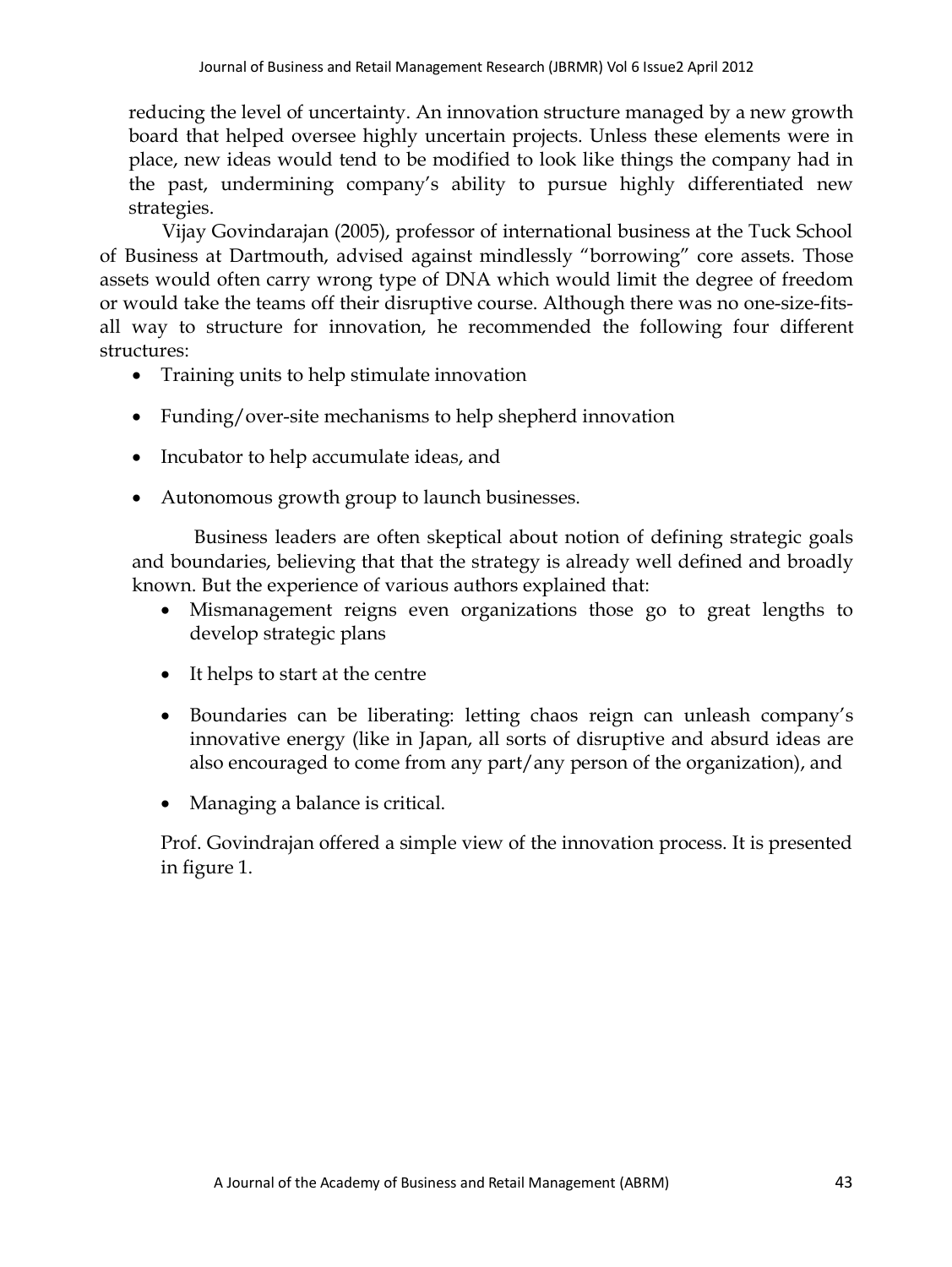

Fig. 1 A simple view of the innovators process

 Source: Govind Rajan V. (2005), 'Ten rules for strategic innovators: From Idea to execution', Harvard Business Press, Boston

#### **Managing innovation**

- Prof. Julian Birkinshaw (2008) in an interview to World Business Magazine called upon to go for management innovation for survival and growth. Management innovation was a set of tools and ideas that could be applied to suggestions for better management of innovation:
- A company would better strip away the empirical reality of creative destruction by reducing the flap and inducing passion among people.
- People needed to be taught how the world was working and also to be taught how to challenge rules.
- Eliminating the whole budgeting process to "I can invest what I like as long as held accountable for what I invest" model.
- Companies had to have courage to develop their own models and to stick to that.
- Business houses had to learn how to run business without charismatic leaders.
- Companies had to be much more open to ideas and to be prepared to fail quickly and often by trying a number of things, and
- Connecting to scientists around the world and keeping a visible goal of getting at least fifty per cent of new ideas from outside as done by P&G.